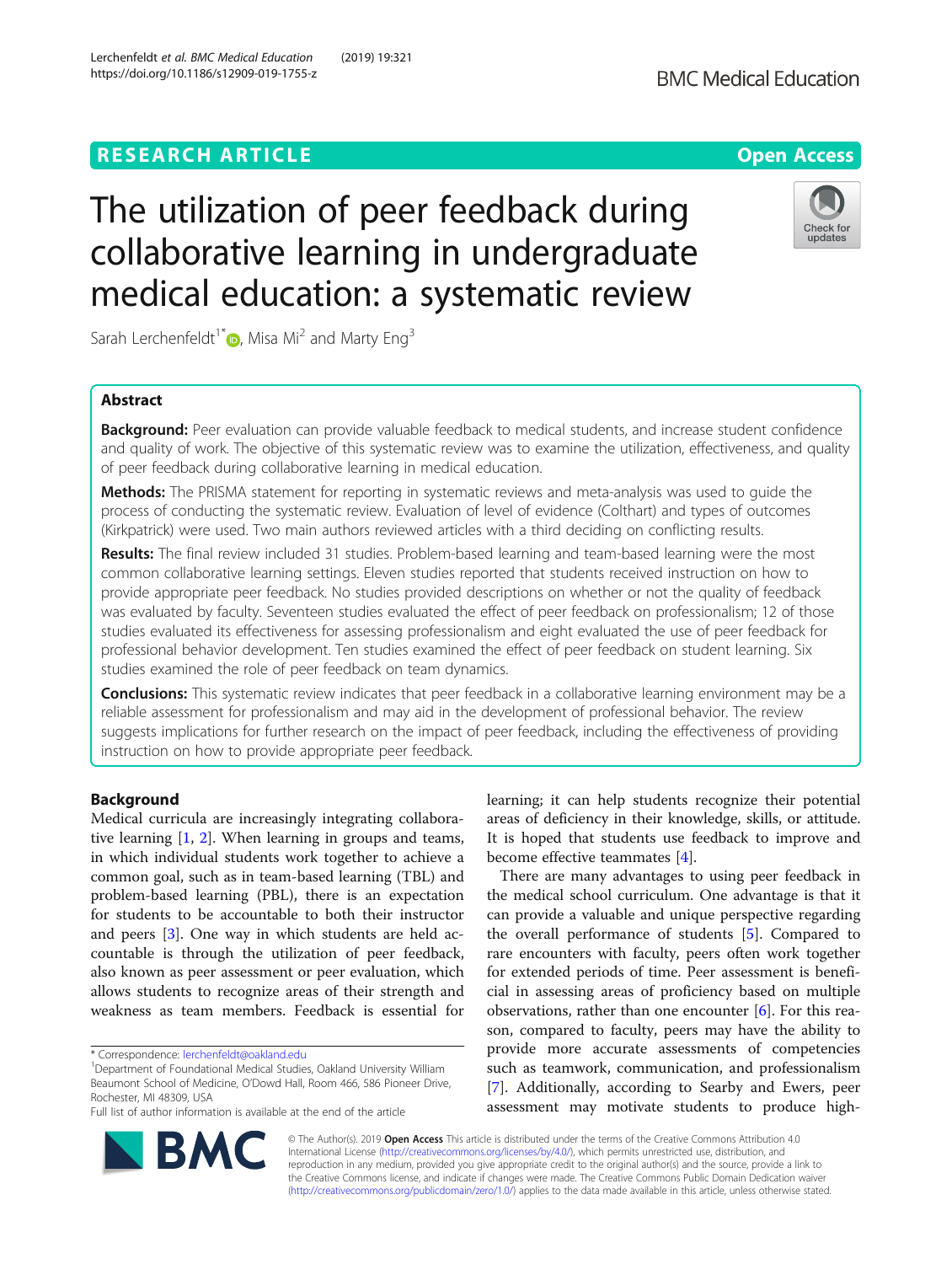quality work [\[8](#page-8-0)]. Overall, peer evaluation may help students improve metacognitive and reflection skills and develop a thorough understanding of coursework by identifying knowledge gaps and reinforcing positive be-havior [\[6](#page-8-0), [8](#page-8-0)–[11](#page-9-0)].

While the literature suggests that peer evaluation can lead to positive outcomes, there are also limitations that must be addressed prior to implementation. Improper or poorly timed peer feedback may impair student relationships and disrupt team function [[11\]](#page-9-0). Poor implementation of peer assessment may create an undesirable class environment that includes distrust, increased competition, or the tendency to exert less effort than they would working alone [[3,](#page-8-0) [12\]](#page-9-0). Additionally, many students may feel uncomfortable providing peer feedback because of lack of anonymity, potential bias in scores due to interpersonal relationships, and lack of expertise in making assessments [[6,](#page-8-0) [13](#page-9-0)–[15](#page-9-0)]. Moreover, some students believe peers may be overly nice and not provide honest feedback [[13](#page-9-0)].

Overall, it seems that peer evaluation in a collaborative learning environment has the ability to provide valuable feedback to medical students. It may provide skills necessary to effectively work on inter- and multidisciplinary teams as physicians. It may also increase student confidence and quality of work. The goal of this systematic review was to examine the utilization, effectiveness, and quality of peer feedback in a collaborative learning environment, specifically in undergraduate medical education. The objectives were to determine the role peer feedback plays in student learning and professional development, ascertain the impact peer feedback might have on team dynamics and success, and learn if and how the quality of peer feedback is assessed.

#### **Methods**

#### Data sources

A comprehensive literature search was conducted by one of the authors (M.M.). Databases searched included: PubMed, PsycINFO, Embase, Cochrane Library, CINAHL, ERIC, Scopus, and Web of Science. Search terms included index terms (MeSH terms or subject headings) and free text words (see [Appendix](#page-8-0) for complete search strategies for PubMed): ((education, medical, undergraduate [mh] OR students, medical [mh] OR schools, medical [mh] OR "undergraduate medical education" OR "medical student" OR "medical students" OR "medical schools" OR "medical school") AND (TBL OR "team-based learning" OR "team based learning" OR "collaborative learning" OR "problembased learning" OR "problem based learning") AND (("peer evaluation" OR "peer feedback" OR "peer assessment") OR ((peer OR peers OR team OR teams) AND (measur\* OR assess\* OR evaluat\*))). The searches were limited to peer-reviewed English-language journal articles

published between 1997 and 2017. Overall, the authors felt a 20-year limit was appropriate to ensure the data being evaluated was applicable in undergraduate medical education today.

#### Study selection

Duplicates of all articles retrieved were excluded and screened for full-text review if they were original research articles that assessed the use of peer feedback by medical students in a collaborative learning environment during medical school. Editorials, comments, general opinion pieces, letters, survey research studies, and reviews were excluded. All reference lists of selected articles for full-text screening were hand searched for additional relevant articles not discovered in the initial database searches.

Paired reviewers (S.L. and M.E.) screened titles and abstracts of retrieved articles independently. Citations with abstracts that seemed potentially relevant to the selection criteria were included as candidates for full-text screening. The same two reviewers screened these fulltext articles independently and in duplicate based on the selection criteria. When a discrepancy arose in article selection between the two reviewers at the full-text article screening stage, the disagreement went to arbitration by a third reviewer (M.M.) who served as a tiebreaker.

#### Data extraction and quality assessment

The systematic review was guided by the Preferred Reporting Items for Systematic Reviews and Meta-Analysis Statement (PRISMA) [[16\]](#page-9-0) and the Best Evidence Medical Education (BEME) Guide No. 10, "The Effectiveness of Self-Assessment on the Identification of Learner Needs, Learner Activity, and Impact on Clinical Practice" [[16](#page-9-0), [17\]](#page-9-0). A standard extraction framework was developed and piloted with a small sample of included studies to abstract and code data from the selected studies. The two authors (S.L. and M.E.) read each article independently and used the extraction framework to extract data. Data was extracted on the country where the study took place, type of course, type of participants, sample size, type of collaborative learning environments (team-based learning, problem-based learning, etc.), and impact and outcomes of peer feedback being evaluated. This information can be found in Table [1.](#page-2-0) In addition, the types of studies, data sources for peer evaluation, peer evaluation grading criteria, and assessment methods for the quality of peer feedback were also extracted. A qualitative systematic review was conducted due to the heterogeneity of the selected studies in terms of research designs, types of peer feedback, types of student participants, settings, and outcome measures of the impact of peer feedback.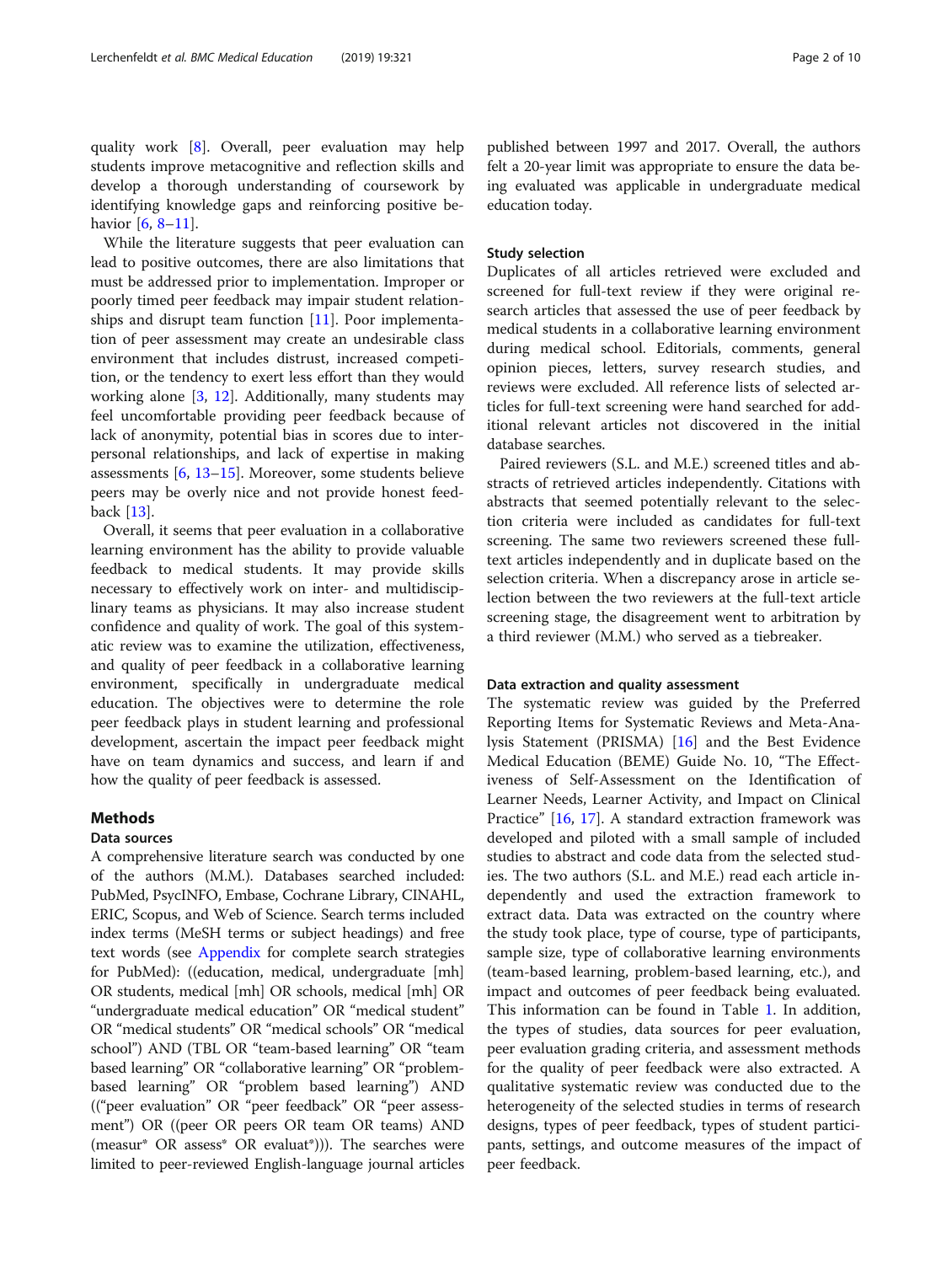<span id="page-2-0"></span>

|                               |         | <b>CONTROL DESCRIPTION AND PROPERTY OF A STATE PROPERTY OF A STATE STATE</b> | TIPITIO INTI DI ILITORI LE LE LA SITURIDO DI SINO IN INTERNATIONALE DI SINO IN INTERNATIONALE DI SINO INTERNATIONALE DI SINO IN INTERNATIONALE DI SINO IN INTERNATIONALE DI SINO IN INTERNATIONALE DI SINO IN INTERNATIONALE D |                            |                                                            |                                                                                                                                                                                                             |                             |                                       |
|-------------------------------|---------|------------------------------------------------------------------------------|--------------------------------------------------------------------------------------------------------------------------------------------------------------------------------------------------------------------------------|----------------------------|------------------------------------------------------------|-------------------------------------------------------------------------------------------------------------------------------------------------------------------------------------------------------------|-----------------------------|---------------------------------------|
| Author (Year)                 | Country | Type of Course                                                               | Participants                                                                                                                                                                                                                   | Sample<br>Size             | Type of Collaborative<br>Learning                          | Impact/Outcome of Peer Feedback<br>Evaluated                                                                                                                                                                | Colthart<br>et al.          | Kirkpatrick (from<br>Steinert et al.) |
| Ambercrombie (2015)<br>$[18]$ | USA     | Not well described                                                           | Third-year medical students                                                                                                                                                                                                    | 137                        | Not described                                              | Significant relationship between medical<br>students' performance-approach goals<br>and perceptions of grading fairness in<br>Calibrated Peer Review                                                        | $\sim$<br>Grade             | Level                                 |
| Bryan (2005) [19]             | USA     | Basic sciences                                                               | First-year medical students                                                                                                                                                                                                    | 213                        | Dissection groups                                          | $\sigma$<br>and positive outcomes for assessment<br>Mixed outcomes for student learning<br>and development of professionalism                                                                               | Grade 2                     | $\sim$<br>Levels 1 and                |
| Chen (2009) [1]               | USA     | Basic sciences                                                               | First-year medical students                                                                                                                                                                                                    | $\frac{1}{6}$              | Learning teams for<br>course blocks                        | Inconclusive outcomes for the<br>assessment of professionalism                                                                                                                                              | Grade 3                     | Level                                 |
| Cottrell (2006) [20]          | USA     | Basic sciences                                                               | First-year medical students                                                                                                                                                                                                    | $\equiv$                   | PBL                                                        | Positive outcomes for the assessment of<br>professionalism                                                                                                                                                  | 4<br>Grade -                | Level                                 |
| Cushing (2011) [21]           | $\leq$  | Not well described                                                           | First-year medical students<br>and nursing students                                                                                                                                                                            | 93                         | OSCE groups                                                | Positive outcomes for the development<br>of professionalism                                                                                                                                                 | Grade 1                     | $\sim$<br>Levels 1 and                |
| Dannefer (2005) [22]          | USA     | Not well described                                                           | Second-year medical<br>students                                                                                                                                                                                                | 50                         | PBL; small group<br>learning                               | Positive outcomes for the assessment<br>and development of professionalism                                                                                                                                  | Grade 1                     | 2 <sub>b</sub><br>Level:              |
| Dannefer (2013) [23]          | USA     | Not well described                                                           | First-year medical students                                                                                                                                                                                                    | 32                         | PBL                                                        | Positive outcomes for the assessment of<br>professionalism                                                                                                                                                  | $\scriptstyle\sim$<br>Grade | $\sim$<br>Level                       |
| Emke (2015) [24]              | USA     | Not well described                                                           | Second-year medical<br>students                                                                                                                                                                                                | described<br>$\frac{1}{2}$ | <b>TBL</b>                                                 | Positive outcomes for the assessment of<br>professionalism                                                                                                                                                  | Grade 2                     | Levels 1 and 2a                       |
| Emke (2017) [25]              | USA     | Not well described                                                           | Second-year medical<br>students                                                                                                                                                                                                | 246                        | ТBL                                                        | Positive outcomes for the assessment of<br>professionalism                                                                                                                                                  | Grade 2                     | $\sim$<br>Level                       |
| Garner (2010) [26]            | $\leq$  | Not well described                                                           | First-year medical students                                                                                                                                                                                                    | 30                         | PBL                                                        | Positive outcomes for the assessment of<br>professionalism                                                                                                                                                  | Grade 1                     | Level 2a                              |
| Kamp (2013) [27]              |         | Netherlands Not well described                                               | Second-year medical<br>students                                                                                                                                                                                                | 87                         | PBL                                                        | goal setting, and face-to-face clarification<br>dynamics; impact of the feedback could<br>be increased with individual reflection,<br>Mixed outcomes for student learning<br>and positive outcomes for team | Grade 2                     | $\sim$<br>Levels 2 and                |
| Kamp (2014) [28]              |         | Netherlands Basic sciences                                                   | First-year medical students                                                                                                                                                                                                    | 242                        | 이                                                          | Mixed outcomes for student learning                                                                                                                                                                         | Grade 3                     | Levels 1 and 2b                       |
| Machado (2008) [29]           | Brazil  | Not well described                                                           | First-year medical students                                                                                                                                                                                                    | 349                        | PBL                                                        | Negative outcomes in student learning<br>(no improvement)                                                                                                                                                   | $\sim$<br>Grade             | Level                                 |
| Nieder [2005) [30]            | USA     | Basic sciences                                                               | First-year medical students                                                                                                                                                                                                    | 50                         | <b>TBL</b>                                                 | Inconclusive outcomes for student<br>learning                                                                                                                                                               | Grade 2                     | Level 2b                              |
| Nofziger (2010) [31]          | USA     | Not well described                                                           | Second and fourth-year<br>medical students                                                                                                                                                                                     | 138                        | groups; lab groups;<br>PBL; interviewing<br>clinical teams | Positive outcomes for the development<br>of professionalism                                                                                                                                                 | Grade 2                     | Levels 1 and 2a                       |
| Parikh (2001) [4]             | Canada  | Not well described                                                           | Fourth-year medical students                                                                                                                                                                                                   | 103                        | PBL                                                        | Students find peer feedback as a helpful<br>feedback modality; schools would like<br>increase their use of peer feedback                                                                                    | Grade 3                     | $\sim$<br>Levels 2a and               |

Table 1 Student Peer Eeerly and Outcomes in the Context of Collaborative Learning Environment Table 1 Student Peer Feedback and Outcomes in the Context of Collaborative Learning Environment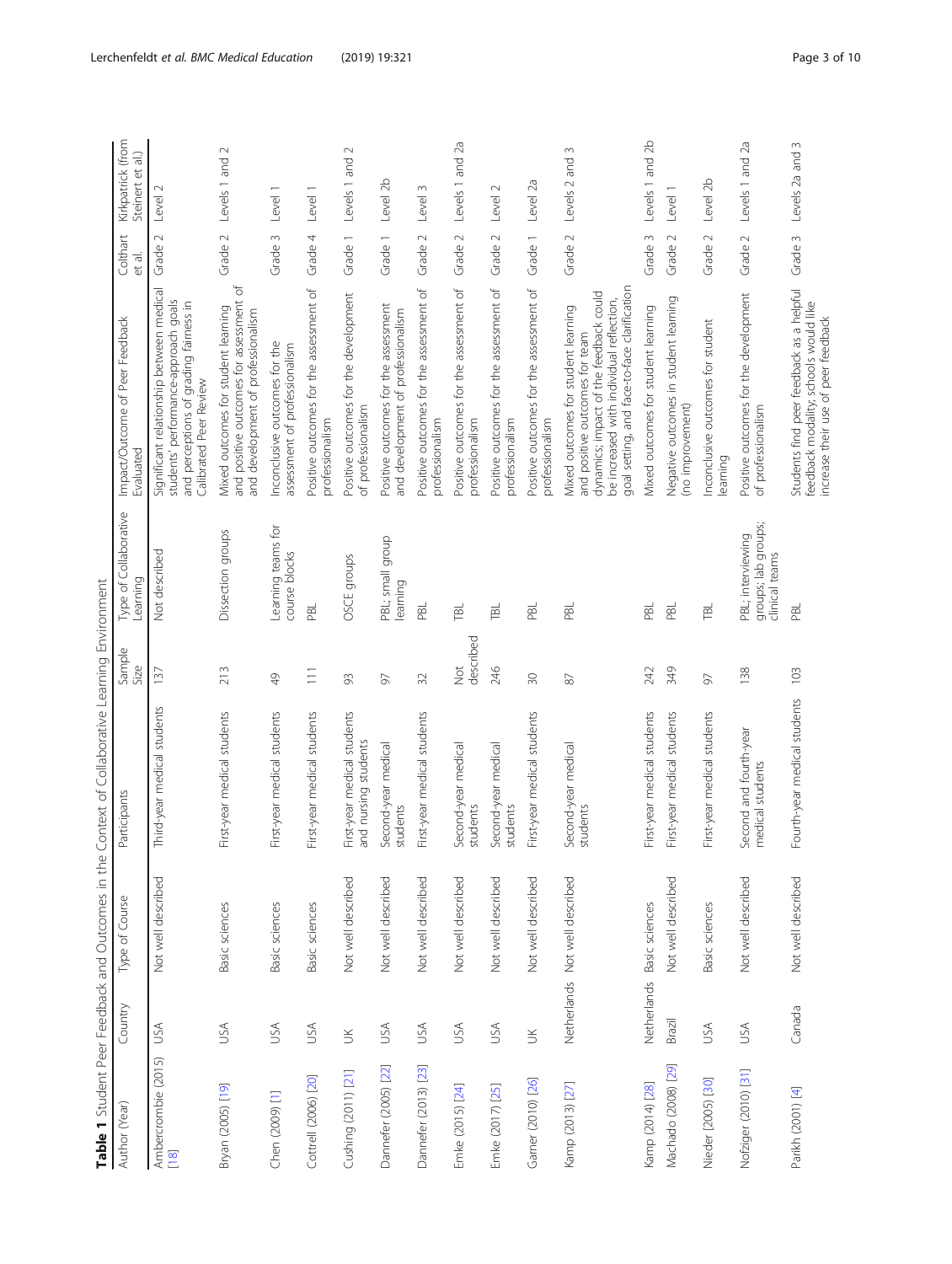| l                                              |
|------------------------------------------------|
| ١                                              |
|                                                |
|                                                |
| ¢                                              |
| ζ<br>l                                         |
|                                                |
| ١                                              |
| Ò                                              |
|                                                |
| ļ                                              |
| ł                                              |
|                                                |
|                                                |
| Ī<br>I                                         |
| i<br>$\mathbf{r}$                              |
| ì                                              |
|                                                |
|                                                |
| l                                              |
| j                                              |
| ã<br>l                                         |
| l                                              |
|                                                |
| ï                                              |
| I                                              |
|                                                |
|                                                |
|                                                |
| $\ddot{\ddot{\ }}$<br>$\overline{\phantom{a}}$ |
|                                                |
| )                                              |
|                                                |
| i<br>j<br>í                                    |
| $\ddot{\phantom{0}}$                           |
| j<br>)<br>֘֝֕֕                                 |
| $\overline{\mathbf{r}}$                        |
| $\mathbf{I}$                                   |
| ١                                              |
|                                                |
| !                                              |
|                                                |
| ì                                              |
|                                                |
| l                                              |
|                                                |
|                                                |
| I                                              |
| j<br>j                                         |
|                                                |
|                                                |
|                                                |
| ١                                              |
|                                                |
| j<br>i                                         |
|                                                |
| ı                                              |
|                                                |
| )<br>)<br>-                                    |
|                                                |
|                                                |
|                                                |
| j                                              |
| j<br>í                                         |
|                                                |
|                                                |
|                                                |
| ī                                              |
|                                                |
|                                                |
|                                                |
| $\vdots$<br>$\frac{1}{2}$<br>I<br>י            |

|                           |             |                                | Table 1 Student Peer Feedback and Outcomes in the Context of Collaborative Learning Environment (Continued) |                                                 |                                   |                                                                                                                                                          |                             |                                       |
|---------------------------|-------------|--------------------------------|-------------------------------------------------------------------------------------------------------------|-------------------------------------------------|-----------------------------------|----------------------------------------------------------------------------------------------------------------------------------------------------------|-----------------------------|---------------------------------------|
| Author (Year)             | Country     | Type of Course                 | Participants                                                                                                | Sample<br>Size                                  | Type of Collaborative<br>Learning | Impact/Outcome of Peer Feedback<br>Evaluated                                                                                                             | Colthart<br>et al.          | Kirkpatrick (from<br>Steinert et al.) |
| Parmelee (2009) [32]      | USA         | Not well described             | First-year medical students<br>(also surveyed in their<br>second-year)                                      | 180                                             | <b>TBL</b>                        | Student satisfaction with peer evaluation<br>declined from the first year to the<br>second year                                                          | S<br>Grade:                 | Level                                 |
| Papinczak (2007a) [6]     | Australia   | Basic sciences                 | First-year medical students                                                                                 | 165                                             | PBL                               | Positive outcomes for student learning<br>and development of professionalism                                                                             | Grade 2                     | Level                                 |
| Papinczak (2007b) [33]    | Australia   | Not well described             | First-year medical students                                                                                 | 125                                             | PBL                               | Peer assessment is more accurate than<br>self-assessment; Correlation between<br>peer and tutor feedback scores<br>improved with iterations              | Grade 1                     | Level 2a                              |
| Pocock (2010) [34]        | $\leq$      | Not well described             | Second-year medical<br>students                                                                             | (groups)<br>180                                 | PBL                               | Positive outcomes for team dynamics                                                                                                                      | Grade 1                     | Level 2a                              |
| Reiter (2002) [35]        | Canada      | Not well described             | First-year medical students                                                                                 | 36                                              | PBL                               | assessment compared to assessments<br>Poor correlations between peen<br>from self and tutors                                                             | Grade 2                     | Level                                 |
| Renko (2002) [36]         | Finland     | Not well described             | Fifth-year medical students                                                                                 | $\frac{1}{2}$                                   | PBL                               | Peer observers provided feedback based<br>on analysis of skills used to solve a<br>problem; learned value of careful<br>listening as an outside analyzer | Grade 1                     | Level                                 |
| Roberts (2017) [37]       | Australia   | Not well described             | First and second-year medical<br>students                                                                   | 633                                             | PBL                               | Mixed outcomes for the assessment of<br>ratings provided more reliable than<br>professionalism; First year students'<br>second year students' ratings    | Grade 3                     | Level                                 |
| Rudy (2001) [38]          | JSA         | Not well described             | First-year medical students                                                                                 | 50                                              | Interview course<br>groups        | learning and positive outcomes for<br>Inconclusive outcomes for student<br>assessment of professionalism                                                 | Grade 1                     | Level 2b                              |
| Schönrock-Adema<br>[3007] |             | Netherlands Not well described | First-year medical students                                                                                 | semester);<br>semester)<br>272 (2nd<br>278 (1st | Tutorial groups                   | Mixed outcomes for the assessment and<br>development of professionalism                                                                                  | Grade 2                     | $\sim$<br>Level                       |
| Sullivan (1999) [5]       | USA         | Clerkships                     | Third-year medical students                                                                                 | 154                                             | PBL                               | peer, and faculty evaluations and found<br>a moderate correlation between peer<br>Compared associations between self,<br>and tutor ratings               | Grade 1                     | Level                                 |
| Tayem (2015) [40]         | Bahrain     | Not well described             | Fourth-year medical students                                                                                | 55                                              | 이                                 | Positive outcomes for student learning,<br>development of professionalism, and<br>team dynamics                                                          | Grade 1                     | Level                                 |
| van Mook (2012) [41]      | Netherlands | Not well described             | Second-year medical<br>students                                                                             | 307                                             | PBL                               | Negative outcomes for team dynamics<br>and the assessment of professionalism                                                                             | $\scriptstyle\sim$<br>Grade | $\sim$<br>Level                       |
| Vasan (2009) [42]         | USA         | Basic sciences                 | First-year medical students                                                                                 | 355                                             | <b>TBL</b>                        | Positive outcomes for student learning<br>and negative outcomes for team<br>dynamics                                                                     | Grade 1                     | Level                                 |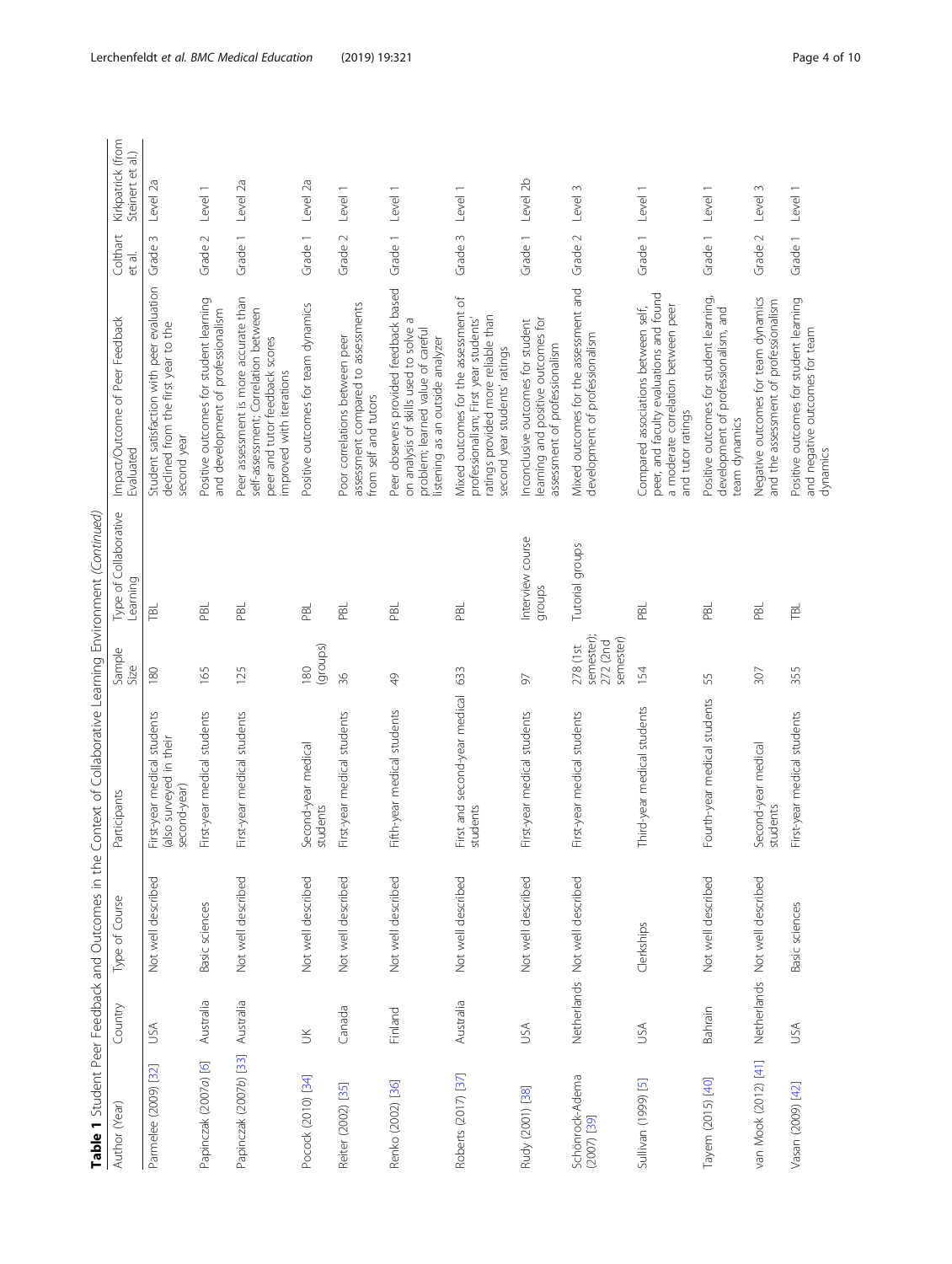|                   | Table 1 Student Peer Feedback and Outcomes in the | Context of Collaborative Learning Environment (Continued) |      |                |                                                                                                                                                                                                                                       |                                                          |
|-------------------|---------------------------------------------------|-----------------------------------------------------------|------|----------------|---------------------------------------------------------------------------------------------------------------------------------------------------------------------------------------------------------------------------------------|----------------------------------------------------------|
| uthor (Year)      | Country Type of Course                            | Participants                                              | Size | Learning       | Sample Type of Collaborative Impact/Outcome of Peer Feedback<br>Evaluated                                                                                                                                                             | Colthart Kirkpatrick (from<br>et al.<br>Steinert et al.) |
| Vhite (2012) [43] | Canada Clerkships                                 | Third-year medical students 116                           |      | Clinical teams | Peers provided more feedback on the Grade 1 Level 2a<br>umor) domains of clinical performance<br>person" (i.e. compassion, respect,<br>ommunication, leadership) and<br>team member" (i.e. work ethic,<br>compared to other assessors |                                                          |

Out of 31 studies, 11 provided students with instruction on peer feedback. None of the included studies provided any information regarding if faculty evaluated the quality of peer feedback. Eight studies used peer<br>for outc feedback as formative (ungraded) assessment, 4 studies for summative (graded) assessment, 2 for both formative and summative assessments, and the rest of included failed to describe how peer feedback was used Out of 31 studies, 11 provided students with instruction on peer feedback. None of the included studies provided any information regarding if faculty evaluated the quality of peer feedback. Eight studies used peer for outcome assessment

Zgheib (2016) [\[44](#page-9-0)] Lebanon Not well described First and second-year medical

Lebanon

Zgheib (2016) [44]

Not well described

students

102 TBL Positive outcomes for student learning,

 $\overline{\mathbb{P}}$ 

 $102$ 

First and second-year medical

team dynamics and development of

Positive outcomes for student learning, team dynamics and development of

professionalism

professionalism

Grade 2 Levels 2 and 3

Grade 2 Levels 2 and 3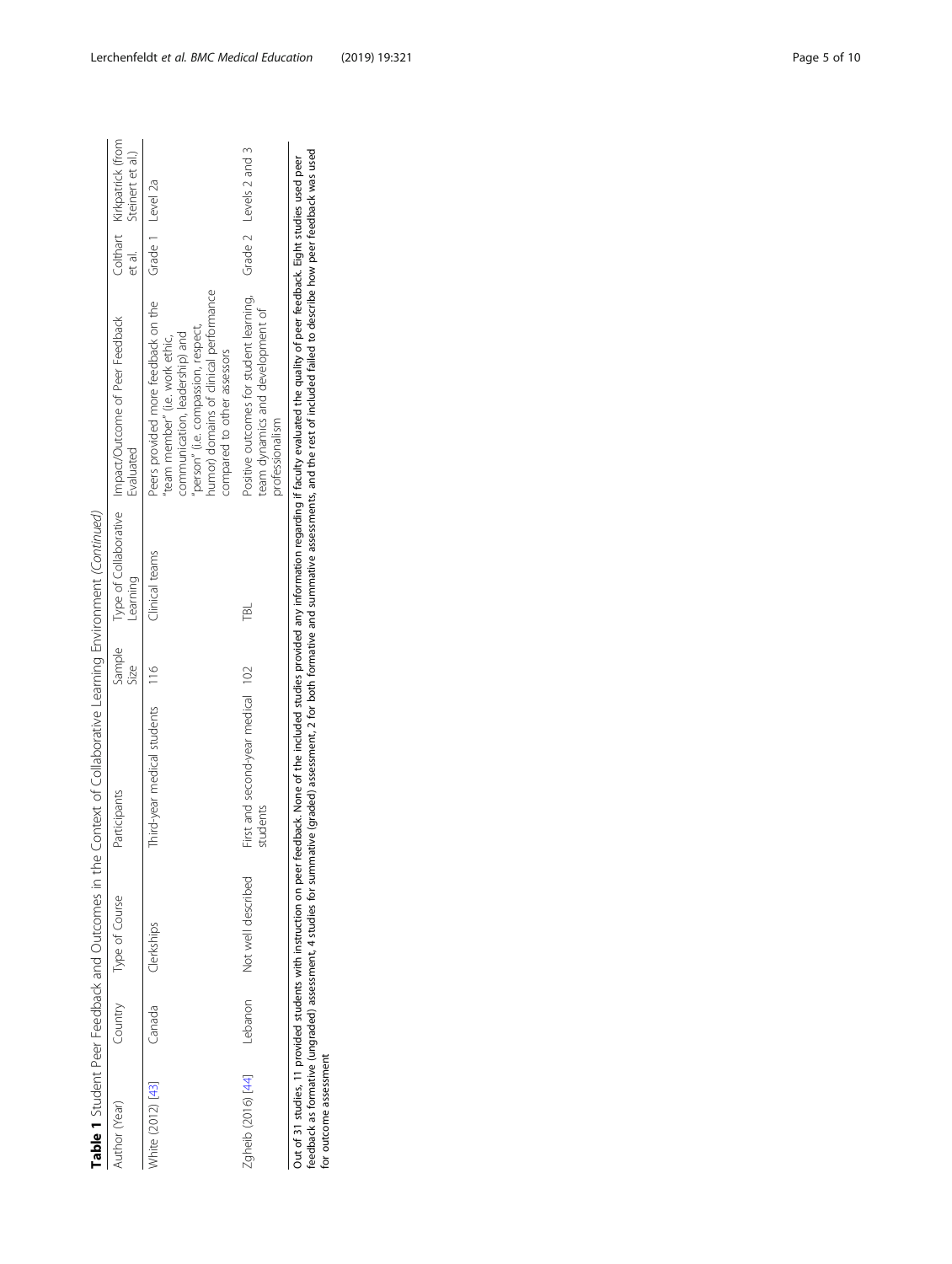We used an adapted Kirkpatrick evaluation model [[45](#page-9-0)] to classify the effectiveness/impact of peer feedback in this review. There are six levels ranging from level 1 (Reaction - participants' views on the learning experience) to level 4B (Results – improvement in student learning as a direct result of their educational intervention) [\[45](#page-9-0)].

We used a grading system, the Gradings of Strength of Findings of the Paper by Colthart et al. to score the strength of study findings on a scale of 1 to 5 [\[17](#page-9-0)]. Articles scored 4 or above on the strength of findings were considered to be higher quality papers. Articles scored 3 had conclusions that could probably be based on the results. Articles graded as 2 or 1 were regarded as, "results ambiguous, but there appear to be a trend," or "No clear conclusions can be drawn (not significant). Two authors (S.L. and M.E.) independently carried out data extraction and quality appraisal. Three authors (S.L., M.E., and M.M.) reviewed and discussed discrepancies and came to a consensus.

#### Results

#### Retrieved studies

A total of 1301 articles were returned from the literature search. After removal of duplicates, 948 remained. A further 905 articles were excluded after title and/or abstract screening leaving 43 for full-text review. Of these, 26 articles were included in this review in addition to 5 further articles identified through hand searching of references (31 in total). Further details shown in PRISMA flowchart (Fig. [1](#page-6-0)).

#### Study characteristics

Of the included studies, the majority were completed in the United States ( $n = 14$ ), followed by the Netherlands  $(n = 4)$ , and Australia  $(n = 4)$ , Canada  $(n = 3)$ , and the United Kingdom  $(n = 3)$ . Other countries included Bahrain, Brazil, Finland, and Lebanon.

The sample size for the studies ranged from 30 to 633 students. Most studies included first-year  $(n = 18)$  and second-year ( $n = 9$ ) medical students. Peer feedback was evaluated through collaborative learning activities integrated into preclinical courses  $(n = 7)$  and clerkships  $(n=2)$ ; although many studies did not provide clear information on where peer feedback was evaluated in the curriculum. PBL  $(n = 18)$  and TBL  $(n = 6)$  were used in the collaborative learning setting.

The research methodology of selected studies included 15 quantitative, 3 qualitative, and 13 mixed methods (defined as including both quantitative and qualitative data). Most studies utilized quantitative questionnaires to obtain data ( $n = 26$ ). Other data sources included narrative comments ( $n = 14$ ), focus groups ( $n = 5$ ), open-discussions ( $n = 1$ ) and individual interviews ( $n = 1$ ). Many studies did not describe the grading criteria for the peer feedback ( $n = 17$ ); of those that did, most were formative (ungraded) in nature  $(n = 8)$ , while some courses included formative and summative (graded) peer feedback  $(n = 2)$  and some only included summative peer feedback  $(n = 4)$ . Eleven studies reported that students received instruction on how to provide appropriate peer feedback, but no studies provided descriptions on whether or not the quality of feedback was evaluated by faculty.

A total of 17 studies evaluated the effect of peer feedback on professionalism in some manner. There were 12 studies that evaluated the effectiveness of peer feedback for the assessment of professionalism. Of those 12 studies, eight had positive results, two had mixed results, one had negative outcomes, and one was inconclusive. Eight studies evaluated the use of peer feedback for the development of professional behavior, in which seven had positive results and one had mixed results. Ten studies examined the effect of peer feedback on student learning, in which four had positive results, three had mixed results, one had negative outcomes, and three were inconclusive. In addition, there were six studies that examined the role of peer feedback on team dynamics. Of those studies, four had positive outcomes, whereas two had negative results. Table [1](#page-2-0) contains more details about the selected articles, including sample size, participants, and setting.

#### **Discussion**

This systematic review examined the role of peer feedback in a collaborative learning environment in undergraduate medical education. It revealed a large number of variations in research design, approaches to peer feedback, and definitions of outcome measures. Due to the heterogeneity of these studies, it was difficult to assess the overall effectiveness and utility of peer feedback in collaborative learning for medical students. Despite these differences, the overall outcomes for most of the studies were positive.

#### Assessment of professionalism

The professional development of medical students is an essential aim of the medical school curriculum [\[20](#page-9-0)]. Peer feedback may provide reliable and valid assessment of professionalism. In the systematic review, several studies reported positive outcomes for the assessment of several aspects of professionalism. Chen and colleagues reported peers were able to accurately evaluate respect, communication and assertiveness of student leaders [\[1](#page-8-0)]. Dannefer and colleagues found that peer feedback was consistently specific and related to the professionalism behaviors identified by faculty as fundamental to practice. In addition, they found that peers often gave advice on how to improve performance, which is often considered a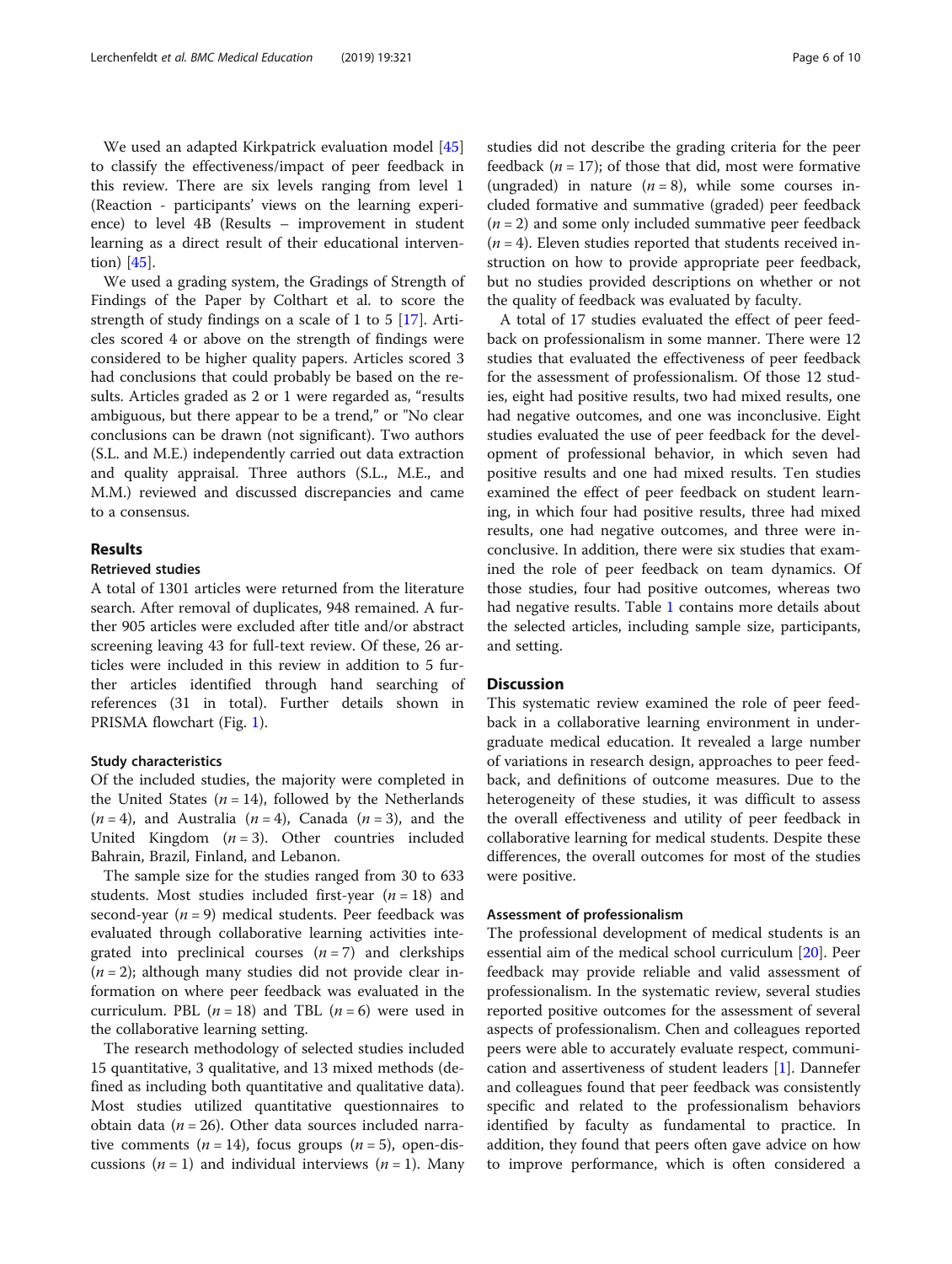<span id="page-6-0"></span>

type of feedback that can result in positive changes in behavior [\[23](#page-9-0), [46\]](#page-9-0). Emke and colleagues found that the use of peer evaluation in TBL may help identify students who may be at risk for professionalism concerns [\[25](#page-9-0)].

Although many studies had encouraging results in regards to the use of peer feedback for the assessment of professionalism, some studies did not show positive results. For example, Roberts and colleagues found that peer assessment of professional learning behavior was highly reliable for within-group comparisons, but poor for across-group comparisons, stating that peer assessment of professional learning behaviors may be unreliable for decision making outside a PBL group [[37\]](#page-9-0).

#### Development of professionalism

According to Emke and colleagues, professional behavior is a cornerstone of the physician-patient relationship, as well as the relationship between colleagues working together on a multidisciplinary team [\[25](#page-9-0)]. Many studies reported positive outcomes when assessing the development of professionalism. Nofziger and colleagues found that 65% of students reported important transformations in awareness, attitudes, and behaviors due to high quality peer assessment [[31\]](#page-9-0). Papinczak and colleagues found that peer assessment strengthened the sense of responsibility that group members had for each other, in which several students were enthusiastic and committed to providing helpful and valid feedback to support the learning of their peers [\[33](#page-9-0)]. In addition, studies by Tayem and colleagues and Zgheib and colleagues reported improvements in communication skills, professionalism, and ability to work on a team  $[40, 44]$  $[40, 44]$  $[40, 44]$  $[40, 44]$  $[40, 44]$ .

#### Student learning

Peer assessment may also be beneficial for student learning. Tayem and colleagues reported that a large percentage of students that participated in peer assessment in TBL felt that peer assessment helped increase their analytical skills as well as their ability to achieve their learning objectives and fulfill tasks related to the analysis of problems [\[40](#page-9-0)]. Zgheib and colleagues noted that students learned how to provide peer evaluations that were specific and descriptive, and expressed in terms that were relevant to the recipient's needs, preparing them for their role in providing feedback as future physicians [[44\]](#page-9-0). While peer assessment may be an important tool to improve student learning, some outcomes were mixed. For example, Bryan and colleagues stated that students were capable of commenting on professional values, but may lack the insight to make accurate evaluations. They recommended that peer-assessment should be used as a training tool to help students learn how to provide appropriate feedback to others [[19](#page-9-0)].

#### Team dynamics

Students must learn how to effectively work on a team to become successful physicians [\[47\]](#page-9-0). Peer feedback may be valuable in the development of medical students in becoming effective team members. For example, Tayem and colleagues reported that a large proportion of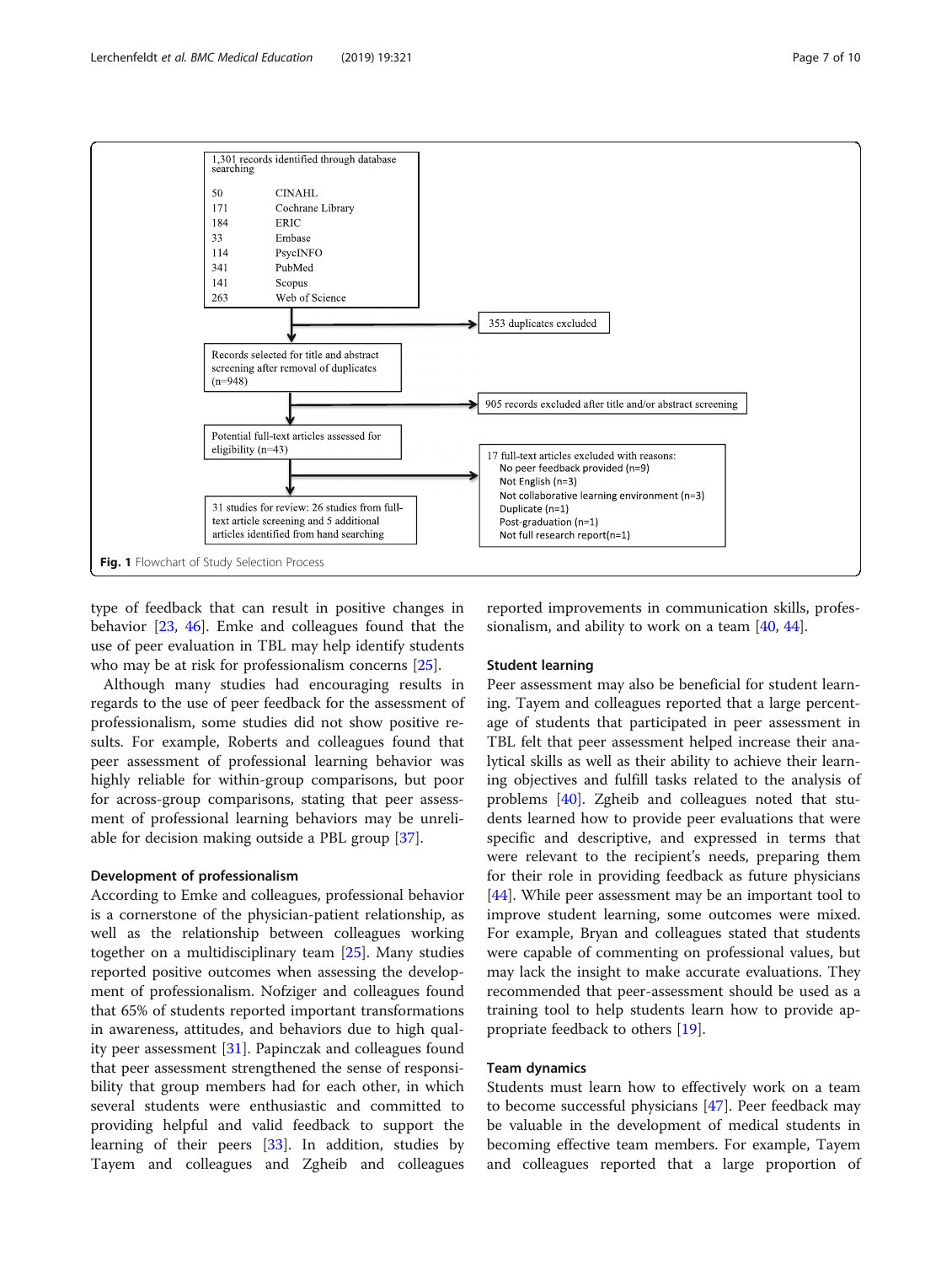#### Grading criteria

sult of peer assessment [\[40](#page-9-0)].

In many cases, the grading criteria were not clearly described. Of the studies that described the grading criteria, the majority felt that peer feedback was appropriate to use in a formative, or ungraded, manner. Although most studies did not describe the details of their grading criteria, the literature supports the use of formative and summative assessments for peer feedback evaluations. According to Cestone and colleagues, peer assessment in TBL can provide formative information to help individual students improve team performance over time. Formative peer feedback can also aid in the development of interpersonal and team skills that are very important for success in future endeavors [[3\]](#page-8-0). According to Cottrell and colleagues, one evaluation is not adequate, in which implementing the peer assessment multiple times and across a variety of learning contexts lends students opportunities to make formative changes for improvement [\[20](#page-9-0)].

### Instruction on how to provide high-quality peer feedback Providing effective feedback for peers is a skill that should be developed early in medical and health professions education [[1\]](#page-8-0). According to Burgess and colleagues, peer review is a common requirement among medical staff, but since formal training in providing quality feedback is not common in the medical school

curriculum, physicians are often not well prepared for

this task [[48\]](#page-9-0). Out of 31 studies, 11 described the instruction that was provided to students on how to provide effective peer feedback. These studies stressed the important of training students how to provide feedback for strengths as well as areas needing improvement. Without any guidance or training on how to provide peer feedback, students may feel confused or not know how to assess peer properly. In the study by Garner and colleagues, they found that students were unclear about the purpose of peer assessment and felt the exercise was imposed upon them with little preparation or training, creating anxiety for individual students [\[26](#page-9-0)]. Nofziger stated that students should receive training to provide specific, constructive feedback and that the institutional culture should emphasize safety around feedback, while committing to rewarding excellence and addressing concerning behaviors [\[31\]](#page-9-0). Better instruction on how to provide appropriate feedback may make the goals of peer feedback

clearer as well as decrease student anxiety when performing assessments of their peers.

#### Evaluation of feedback quality

This systematic review also evaluated whether or not the quality of peer feedback was assessed by students or faculty. Most included studies failed to address the importance of the evaluation of peer feedback by students, including the potential importance of educators reviewing the feedback quality. Faculty should be trained on how to evaluate the quality of feedback to make sure students are effectively assessing their peers, as well as help remediate students who are not performing to the best of their abilities.

#### Limitations

Our systematic review was limited to published studies in English. As a result, potential publication bias and language bias may have been introduced to the review. Other reporting biases in these selected studies may contribute to biased conclusion of the study reports. These biases could potentially present a threat to the validity of any type of review including this systematic review. The presence of negative and inconclusive studies and small effects do not support publication bias. A full analysis for publication bias is not feasible and thus, cannot be ruled out. An advantage is that this review is one of the first to apply standard methods of evaluating both study outcomes and quality of the existing literature related to peer feedback during collaborative learning in undergraduate medical education. The descriptive methods inherently limit potential conclusions that may be drawn from reported results. These proved to be challenging to apply because the majority of the studies were descriptive in nature.

With regards to strength of methods, an overwhelming majority of studies received lower ratings. This pattern was often due to outcomes not specified a priori, no power discussion, unclear primary study objective, or discordant conclusion with originally stated study aim. A few studies seemed to use validated surveys to measure student perceptions but then reported outcomes measures without interpretation of results.

The strongest studies were conducted by Chen, Cottrell, Kamp, Parikh, and Roberts [\[1](#page-8-0), [4](#page-8-0), [20,](#page-9-0) [28,](#page-9-0) [37](#page-9-0)]. The strength of Cottrell 2006 was the report of internal consistency of the rubric and generalizability of the results [\[20](#page-9-0)]. Kamp 2014 had a sound pre-post design. However, they did not report a power calculation [\[28](#page-9-0)].

Finally, the most common study outcomes were evaluated at levels 1 and 2 according to the modified Kirkpatrick Evaluation Model [\[45\]](#page-9-0). These corresponded mostly to the feasibility of doing peer feedback in a variety of learning contexts. The second most common outcome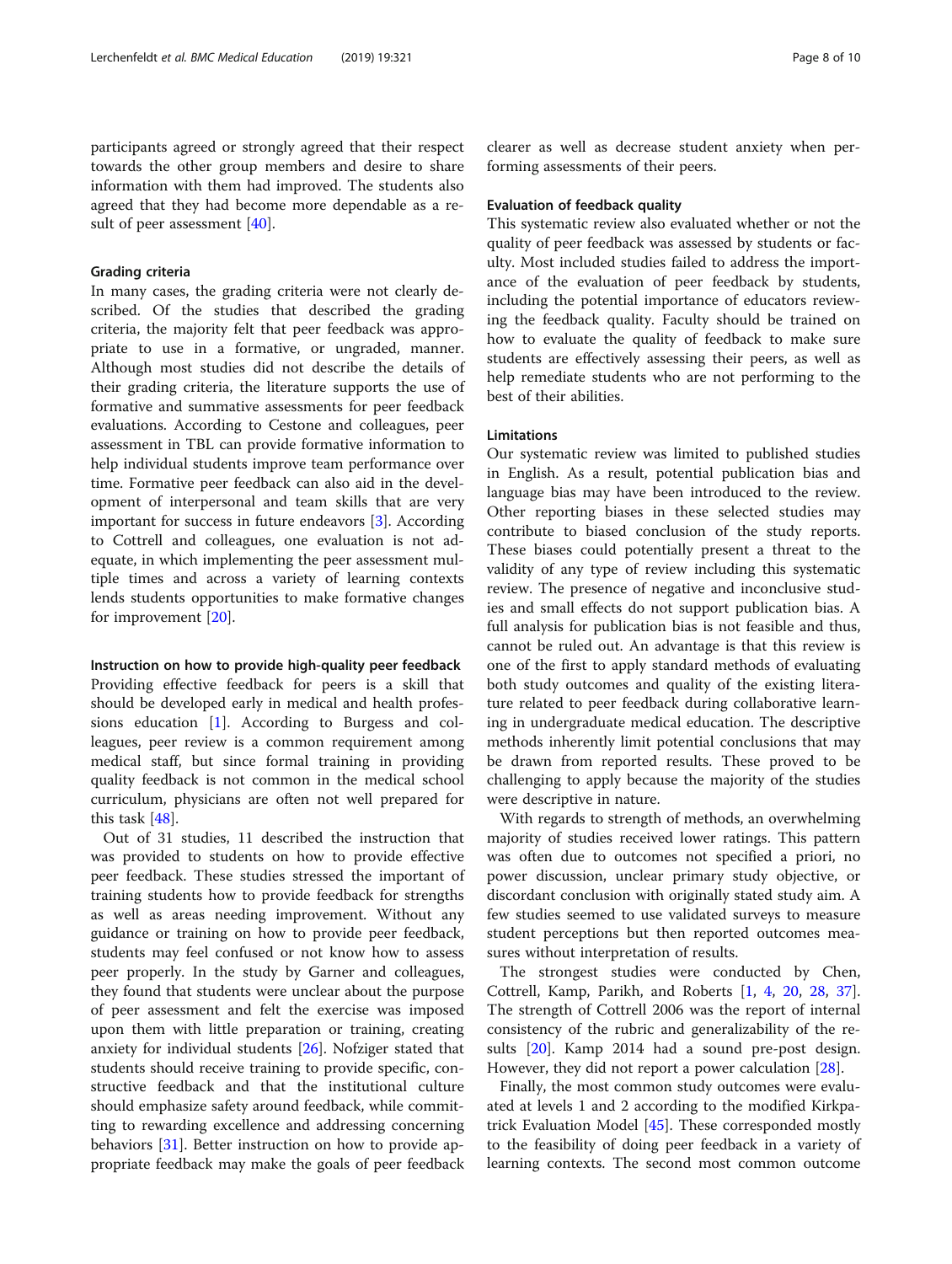#### <span id="page-8-0"></span>Conclusions

The objectives of this systematic review were to determine the role peer feedback plays in student learning and professional development, ascertain the impact peer feedback might have on team dynamics and success, and learn if and how the quality of peer feedback is assessed. Our review highlights the heterogeneity of the current literature regarding the use of peer feedback in undergraduate medical education. Overall, peer feedback in a collaborative learning environment may be a reliable assessment for professionalism and aid in the development of professional behavior. Many studies felt that peer feedback was appropriate to use in a formative manner. Most studies do not address the importance of the quality of peer feedback provided by students. Due to the wide variations in the outcomes defined by these studies, it may be beneficial to have more standardized definitions for student learning, team-dynamics, and professionalism. Despite the large variety of contexts and outcomes studied, there seems to be a consistent message. Peer feedback in collaborative learning is feasible and may be useful. Steps to ensure success include training faculty and students on peer feedback methods and purpose. Because developing and implementing peer feedback systems takes significant energy and resources, further studies should increase in methodologic reporting rigor and seek to expand outcomes to include, but not be limited to, quality of peer feedback (including the effectiveness of providing faculty and student training), the effect on academic performance, institutional culture, and benefits to future employers and patients.

#### Appendix

#### Search Strategies for PubMed Search

(education, medical, undergraduate [mh] OR students, medical [mh] OR schools, medical [mh] OR "undergraduate medical education" OR "medical students" OR "medical student" OR "medical schools" OR "medical school") AND ((cooperative behavior[mh] AND educational measurement [mh] AND group processes [mh] AND learning [mh]) OR ("cooperative behavior" AND "educational measurement" AND "group processes" AND learning) OR "peer evaluation" OR "peer feedback" OR "peer assessment" OR ((peer OR peers OR team OR teams) AND (measur\* OR assess\* OR evaluat\*))) AND (TBL OR "team-based learning" OR "team based learning" OR "collaborative learning" OR "problem-based learning" OR "problem based learning")

#### Abbreviations

M.E.: Mary Eng (author); M.M.: Misa Mi (author); PBL: Problem-based learning; PRISMA: Preferred Reporting Items for Systematic Reviews and Meta-Analysis Statement; S.L.: Sarah Lerchenfeldt (author); TBL: Team-based learning

#### Acknowledgements

Not applicable

#### Authors' contributions

SL and ME independently screened titles and abstracts of retrieved articles. and screened the selected full-text articles based on the selection criteria. When a discrepancy arose in article selection between the two reviewers at the full-text article screening stage, the disagreement went to arbitration by the tiebreaker, MM. SL and ME independently carried out data extraction and quality appraisal. SL, ME, and MM reviewed and discussed discrepancies and came to a consensus. All authors were major contributors in writing the manuscript. All authors read and approved the final manuscript.

#### Funding

Not applicable

#### Availability of data and materials

Not applicable

#### Ethics approval and consent to participate Not applicable

Consent for publication

Not applicable

#### Competing interests

SL: The author declares that she has no competing interests. ME: The author declares that he has no competing interests. MM: The author declares that she has no competing interests.

#### Author details

<sup>1</sup>Department of Foundational Medical Studies, Oakland University William Beaumont School of Medicine, O'Dowd Hall, Room 466, 586 Pioneer Drive, Rochester, MI 48309, USA. <sup>2</sup> Department of Foundational Medical Studies, Oakland University William Beaumont School of Medicine, Kresge Library, #130, 100 Library Drive, Rochester, MI 48309, USA. <sup>3</sup>Department of Pharmacy Practice, Cedarville University, HSC 235, 251 N Main St, Cedarville, OH 45314, USA.

#### Received: 18 July 2019 Accepted: 16 August 2019 Published online: 23 August 2019

#### References

- 1. Chen LP, Gregory JK, Camp CL, Juskewitch JE, Pawlina W, Lachman N. Learning to lead: self- and peer evaluation of team leaders in the human structure didactic block. Anat Sci Educ. 2009;2:210–7.
- 2. Souba WW, Day DV. Leadership values in academic medicine. Acad Med. 2006;81:20–6.
- 3. Cestone CM, Levine RE, Lane DR. Team-based learning: small group Learning's next big step. In: Michaelsen LK, Fink LD, editors. New directions for teaching and learning. San Francisco: Wiley Periodicals, Inc.; 2008. p. 69–78.
- 4. Parikh A, Mcreelis K, Hodges B. Student feedback in problem based learning : a survey of 103 final year students across five Ontario medical schools. Med Educ. 2001;35:632–6.
- 5. Sullivan ME, Hitchcock MA, Dunnington GL. Peer and self assessment during problem-based tutorials. Am J Surg. 1999;177(3):266–9.
- 6. Papinczak T, Young L, Groves M. Peer assessment in problem-based learning: a qualitative study. Adv Heal Sci Educ. 2007;12:169–86.
- 7. Epstein RM. Assessment in medical education. N Engl J Med. 2007;356:387–96.
- 8. Searby M, Ewers T. An evaluation of the use of peer assessment in higher education: a case study in the school of music, Kingston university. Assess Eval High Educ. 1997;22(4):371–83.
- 9. Ballantyne R, Hughes K, Mylonas A. Developing procedures for implementing peer assessment in large classes developing procedures for